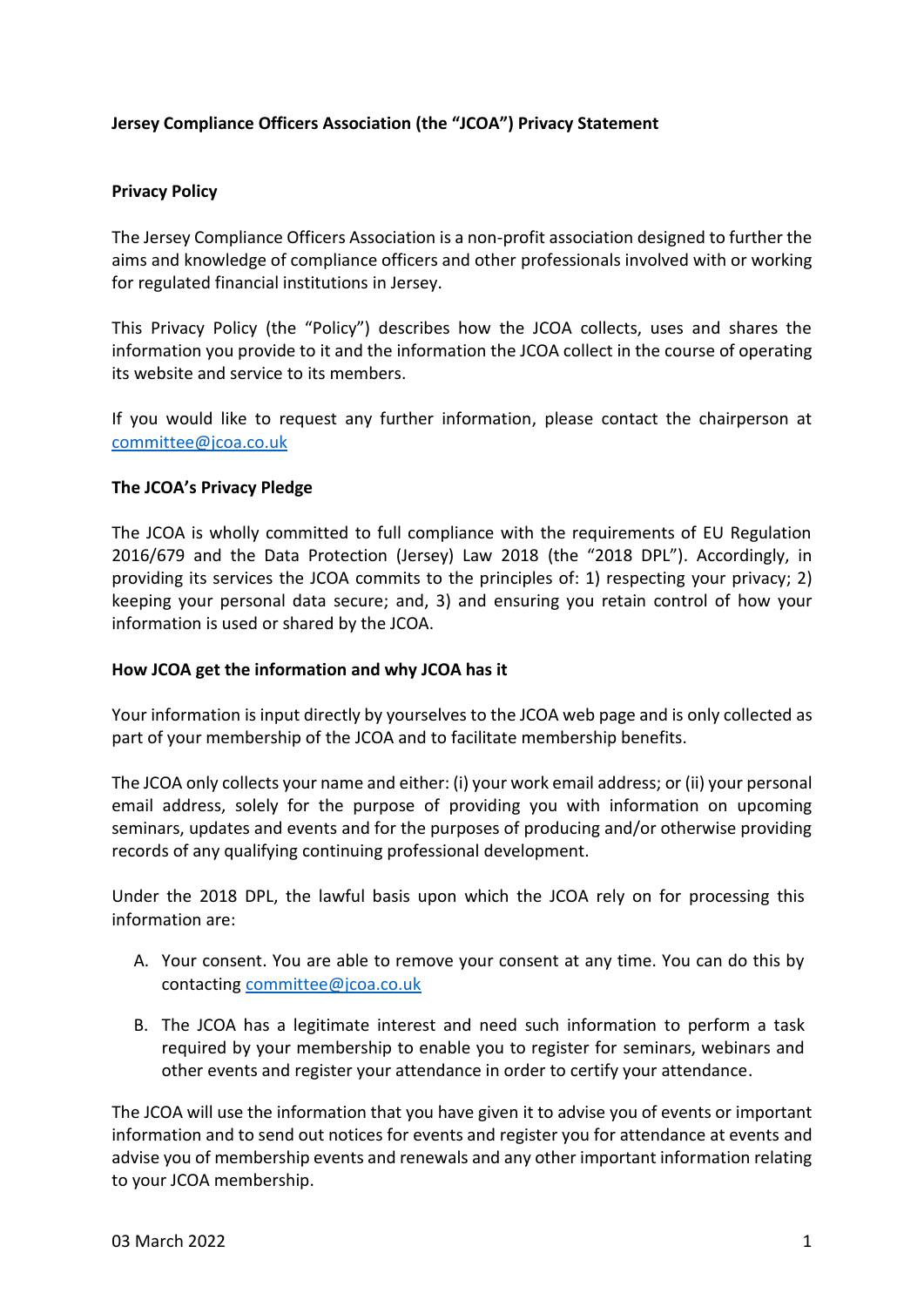It is not intended that the JCOA will share your information with any third parties.

### **How JCOA stores your information**

Your information is securely stored on the JCOA website, which is run by The Refinery (using the web system, WordPress). JCOA data such as minutes and accounts are stored on a secured hard drive.

The JCOA will only keep your information for as long as you are a member. If your membership lapses or is not renewed within 12 months of expiry JCOA will dispose of your information by ensuring it is deleted from WordPress. Deletions and memberships are reviewed by the JCOA Committee on an annual basis.

## **Your data protection rights**

Under data protection law, you have rights including:

**Your right of access** - you have the right to ask the JCOA for copies of your personal information.

Your right to rectification - you have the right to ask the JCOA to rectify information you think is inaccurate. You also have the right to ask the JCOA to complete information you think is incomplete.

**Your right to erasure** - you have the right to ask the JCOA to erase your personal information in certain circumstances. The right to be forgotten enables you to ask the JCOA to delete or remove personal information where there is no good reason for the JCOA continuing to process it.

**Your right to restriction of processing** - you have the right to ask the JCOA to restrict the processing of your information in certain circumstances.

Your right to object to processing - you have the right to object to the processing of your personal data in certain circumstances.

**Your right to data portability** - you have the right to ask that the JCOA transfer the information you gave it to another organisation, or to you, in certain circumstances.

You are not required to pay any charge for exercising your rights. If you make a request, the JCOA has four weeks to respond to you.

Please contact the JCOA at [committee@jcoa.co.uk](mailto:committee@jcoa.co.uk) if you wish to make a request.